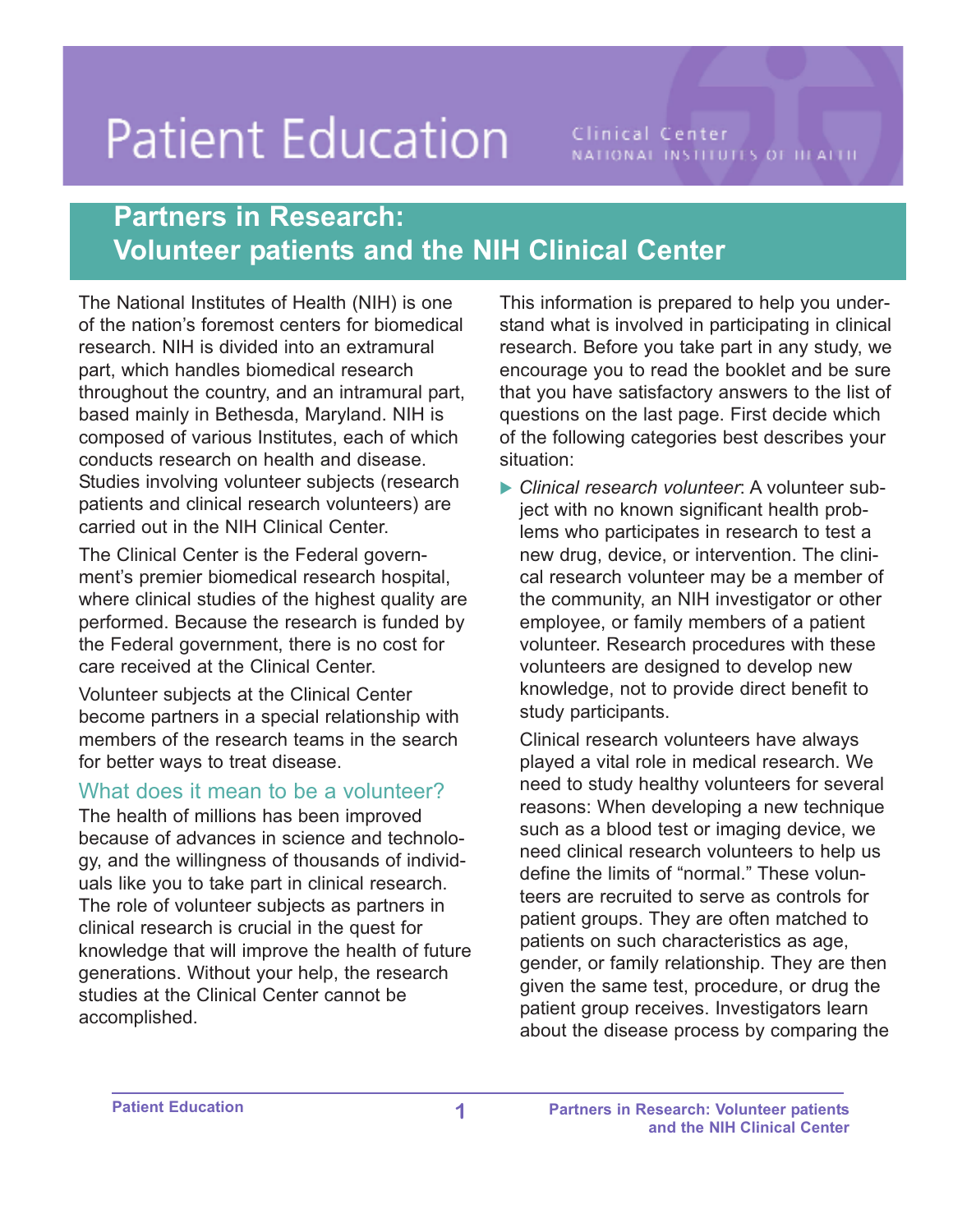patient group to the clinical research volunteers. Some studies require a major commitment in time and effort on the part of the volunteer, or they may involve some discomfort. The research procedure may also carry some risk. The consent process for clinical research volunteers involves a detailed discussion of all the study's procedures and tests. After this discussion, he or she will be given a consent document to read. This document details the study being considered. It must be read carefully and signed only when the clinical research volunteer understands what is involved and is prepared to accept the potential risk, discomforts, and inconvenience involved.

▶ *Patient volunteer:* A volunteer subject with a known health problem, who participates in research to better understand, diagnose, treat, or cure a particular disease or condition. Research procedures with a patient volunteer help develop new knowledge. Such procedures may or may not benefit individual study participants.

The following should help you better understand how the research is planned and carried out, how to weigh the risks, and how your safety and rights are safeguarded.

#### **What is clinical research?**

Patient volunteers have a particular illness or condition that can help research doctors and scientists better understand, diagnose, prevent, treat, or cure it. The research is planned to help others and may not benefit them directly.

As a patient volunteer, you may be involved in studies similar to those described in the section on clinical research volunteers. Benefits of such research may be indirect for you, but may help others.

These studies involve drugs, devices, or interventions designed to prevent, treat, or cure disease. It is important to remember, however, that although such studies may provide direct benefit to patient volunteers, the main aim is to prove, by scientific means, the effects and limitations of the experimental treatment. This may mean that some patients serve as controls by not taking the test drug, or they receive test doses of the drug large enough only to show that it is present, but not at a level that can treat the condition.

#### **What is a clinical trial?**

Clinical trials are a means of developing new treatments and medications for diseases and conditions. There are strict rules for clinical trials, which are monitored nationwide by the NIH and the FDA, especially when they involve new drugs. There are three types of study:

�The *phase 1 study* is used to learn the "maximum tolerated dose" of a drug that does not produce unacceptable

**Patient Education 2 Partners in Research: Volunteer patients and the NIH Clinical Center**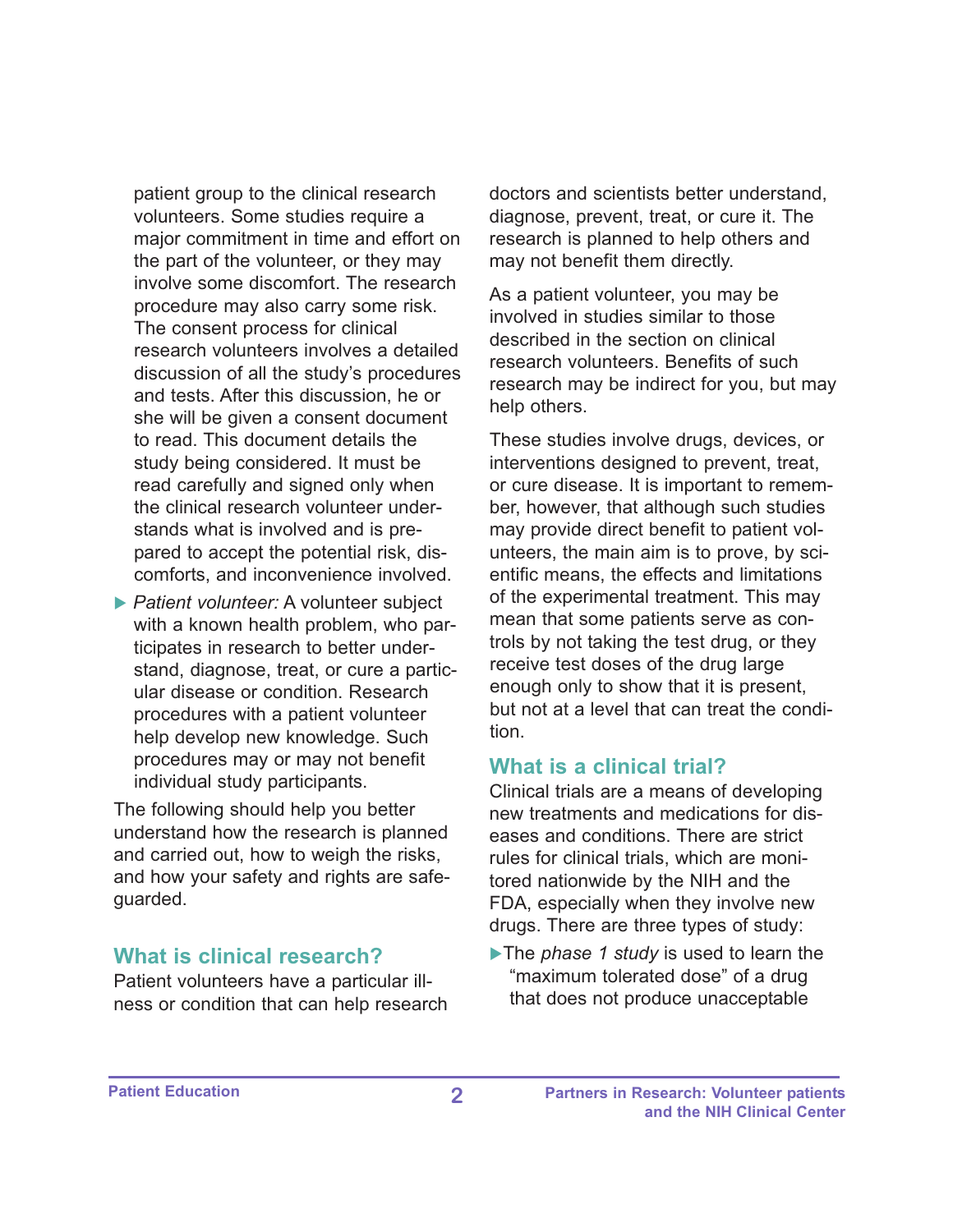side effects. Patient volunteers are followed primarily for side effects, and not for how the drug affects their disease. The first few volunteer subjects receive low doses of the trial drug to see how the drug is tolerated and to learn how it acts in the body. The next group of volunteer subjects receives larger amounts. Phase 1 studies typically offer little or no benefit to the volunteer subjects.

- �The *phase 2 study* involves a drug whose dose and side effects are well known. Many more volunteer subjects are tested, to define side effects, learn how it is used in the body, and learn how it helps the condition under study. Some volunteer subjects may benefit from a phase 2 study.
- �The *phase 3 study* compares the new drug against a commonly used drug. Some volunteer subjects will be given the new drug and some the commonly used drug. The trial is designed to find where the new drug fits in managing a particular condition.

Determining the true benefit of a drug in a clinical trial is difficult. Medical research is dogged by the "placebo effect"—the real or apparent improvement in a patient's condition due to wishful thinking by the investigator or the patient. Medical techniques use three ways to rid clinical trials of this problem.

These methods have helped discredit some previously accepted treatments and validate new ones. Methods used are the following: randomization, single blind or double-blind studies, and the use of a placebo.

- **▶ Randomization is when two or more** alternative treatments are selected by chance, not by choice. The treatment chosen is given with the highest level of professional care and expertise, and the results of each treatment are compared. Analyses are done at intervals during a trial, which may last years. As soon as one treatment is found to be definitely superior, the trial is stopped. In this way, the fewest number of patients receive the less beneficial treatment.
- ▶ In *single-or double-blind studies*, the participants don't know which medicine is being used, and they can describe what happens without bias. Blind studies are designed to prevent anyone (doctors, nurses, or patients) from influencing the results. This allows scientifically accurate conclusions. In single-blind ("singlemasked") studies, only the patient is not told what is being given. In a doubleblind study, only the pharmacist knows; the doctors, nurses, patients, and other health care staff are not informed. If medically necessary, however, it is always possible to find out what the patient is taking.
- � *Placebos* are harmless, inactive substances made to look like the real medicine used in the clinical trial. Placebos allow the investigators to learn whether the medicine being given works better or no better than ordinary treatment. In many studies, there are successive time periods, with either the placebo or the real medicine. In order not to introduce bias, the patient, and sometimes the staff, are not told when or what the changes are.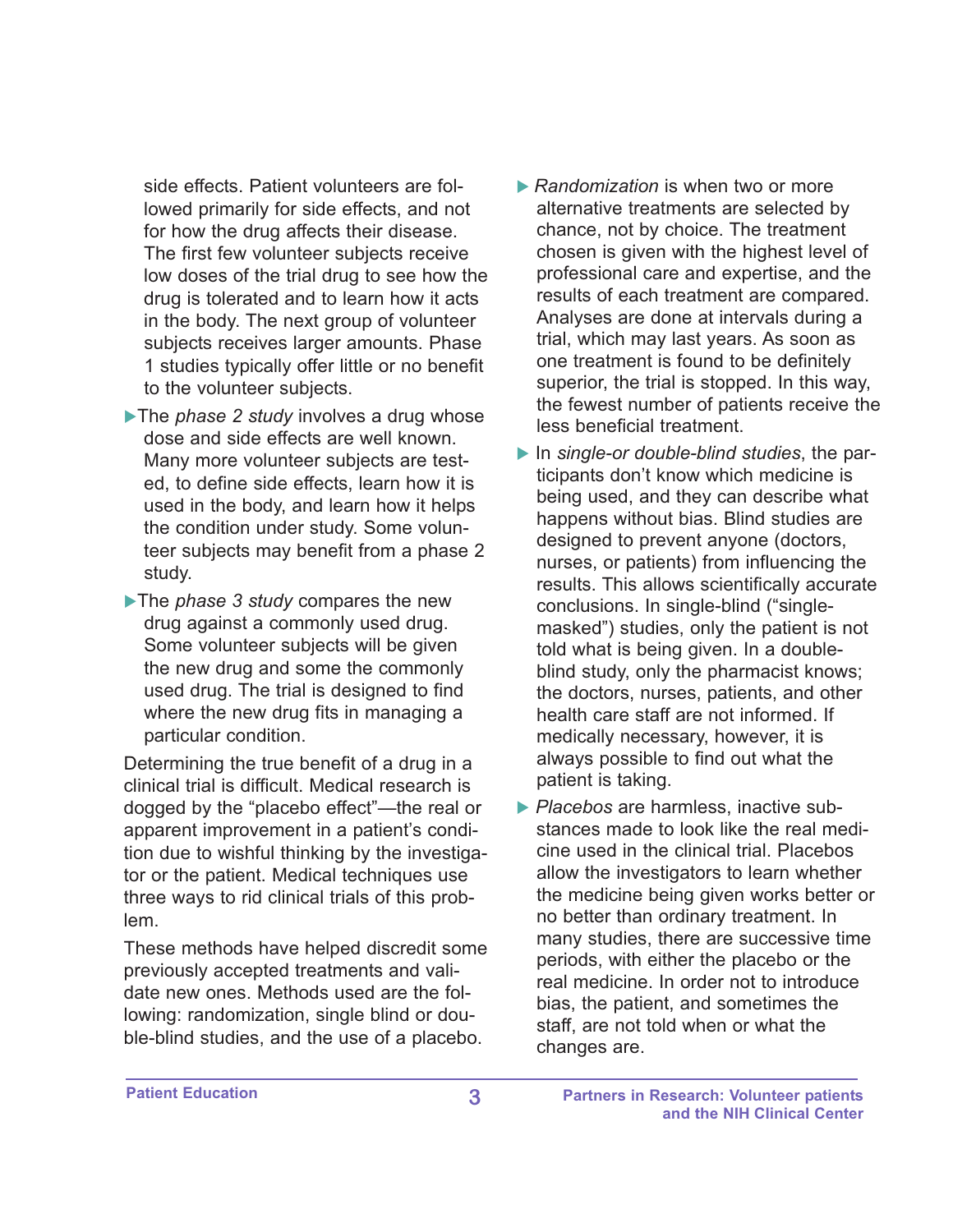If a placebo is part of a study, you will always be informed in the consent form given to you before you agree to take part in the study.

When you read the consent form, be sure that you understand what research approach is being used in the study you are entering. Remember, even with a clinical trial, there is no guarantee that the new approach will be effective for you.

# **Are there risks involved in participating in clinical research?**

Risks are involved in clinical research, as in routine medical care and activities of daily living. In thinking about the risks of research, it is helpful to focus on two things: the degree of harm that could result from taking part in the study, and the chance of any harm occurring. Most clinical studies pose risks of minor discomfort, lasting only a short time. Some volunteer subjects, however, experience complications that require medical attention. In rare cases, volunteer subjects have received serious injuries or died of complications resulting from their participation in trials of experimental therapies.

The specific risks associated with any research protocol are described in detail in the consent document, which you are asked to sign before taking part in research. In addition, the major risks of participating in a study will be explained to you by a member of the research team, who will answer your questions about the study. Before deciding to participate, you should carefully weigh these risks. Although you may not receive any direct benefit as a

result of participating in research, the knowledge developed may help others. The following section describes safeguards to protect the safety and rights of volunteer subjects.

#### **Protocol review**

As in any medical research facility, all new protocols produced at NIH must be approved by an institutional review board (IRB) before they can begin. The IRB, which consists of medical specialists, statisticians, nurses, social workers, and medical ethicists, is the advocate of the volunteer subject. The IRB will only approve protocols that address medically important questions in a scientific and responsible manner.

#### **Informed consent**

Your participation in any Clinical Center research protocol is voluntary. For every study in which you intend to participate, you will receive a document called "Consent to Participate in a Clinical Research Study" that explains the study in straightforward language. A member of the research team will discuss the protocol with you, explain its details, and answer your questions. Reading the consent document and understanding the protocol is your responsibility. You may discuss the protocol with family and friends. You will not be hurried into making a decision, and you will be asked to sign the document only after you understand the nature of the protocol and agree to the commitment.

At any time after signing the consent document, you are free to change your mind and decide not to participate further. This means that you are free to withdraw from the study completely, or to refuse particular